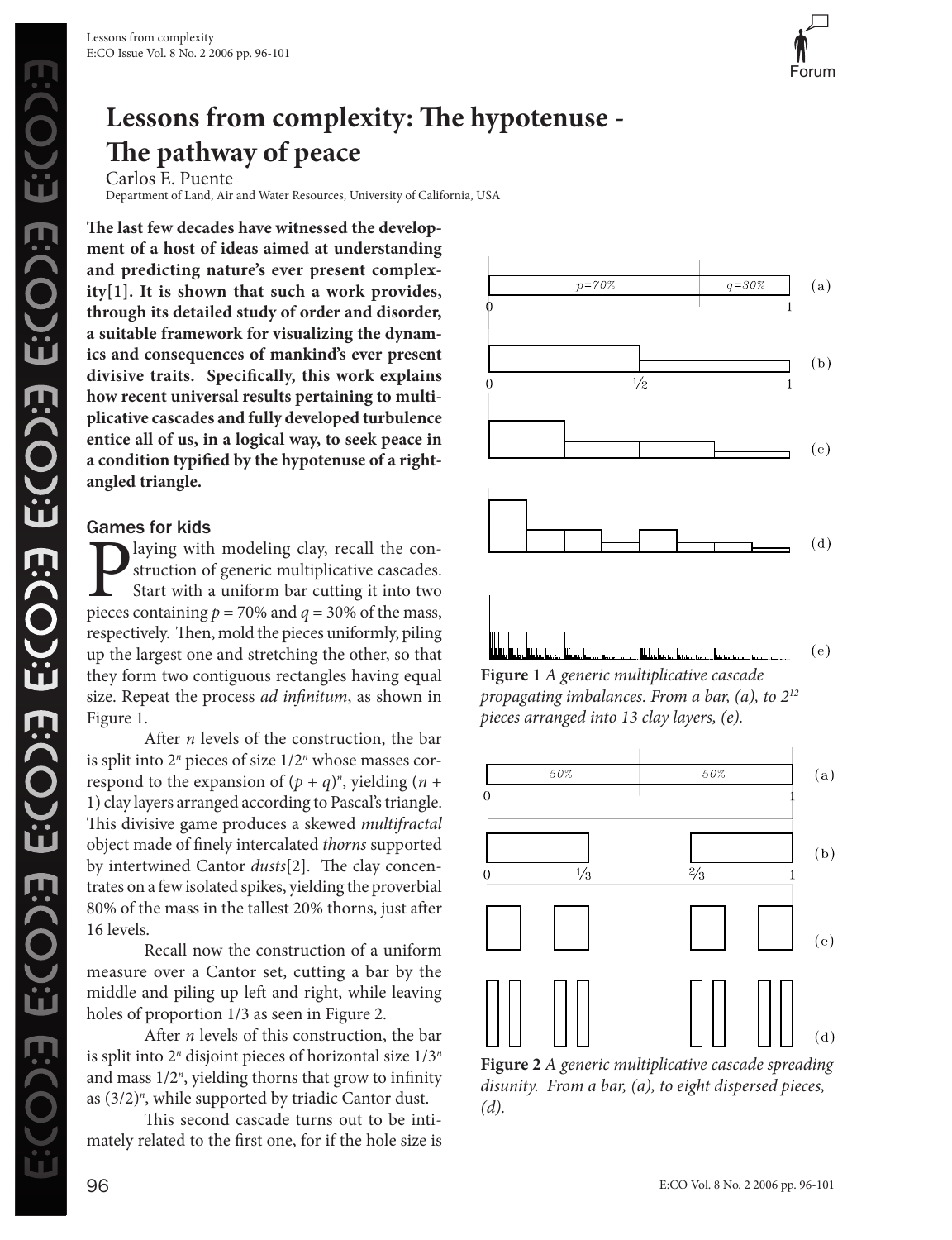changed from 1/3 to a general size *h*, then the resulting dusts match the non-contiguous organization of equally-sized thorns on the first cascade, with denser layers requiring smaller hole sizes *h* and vice versa (Feder, 1988).

## Accumulated resources

 $\sum$  is the objects generated by both cascades<br>grow without bound, it is convenient to<br>beginning up to an arbitrary point x. grow without bound, it is convenient to portray their accumulated masses, from the beginning up to an arbitrary point *x*.

The obtained boundaries below (Figure 3) reflect the dynamics of the games, as follows. The *notches* on the *cloud* associated with the first game correspond to the sequence of pile ups and stretches: 70% of the mass happens from 0 to  $x = 1/2$ , 49% up to 1/4, and so on. The *plateaus* found for the second game are related to the holes of the successive pile ups: 50% of the mass happens from the beginning to  $x = 1/3$ , 25% up to the ninth part, and so on. For comparison purposes, the graph also includes the *straight* cumulative distribution corresponding to the original bar, that is, the common level *zero* on both games.



**Figure 3** *Accumulated clay (right) corresponding to objects (left) generated by: (a) propagating imbalances, (b) spreading disunity, and (c) maintaining the initial bar.*

The accumulated sets for the two games turn out to be rather peculiar, for if one were to parachute on them from above, upon landing one would falsely believe that they are flat, that is, one

would think to have landed on top of the uniform bar of clay. Irrespective of their *imbalances*,  $p \neq 1/2$ , or *holes*, *h* ≠ 0, such rugged boundaries define *devil's staircases* whose lengths, from their initial and final points, equal *two* units, that is, one unit horizontally plus one vertically (Feder, 1988).

These accumulated sets and also those defined by more general multiplicative cascades, for example: combining arbitrarily the generic games (i.e., having constructs that use both imbalances and holes), splitting the bar of clay in more than two pieces, and using chance to define the associated partitions from level to level, all ultimately yield *maximal* lengths of two, as they 'travel' by the *legs* of the right-angled triangle associated with level zero.

There is *only* one case that does not destroy the *unity* and true *equilibrium* of the original bar, and that corresponds to the 'fifty-fifty' adage (i.e.,  $p = 1/2$ and *h* = 0) that results in the aligned *hypotenuse* and the *minimal* distance of  $\sqrt{2} \approx 1.4142...$ 



**Figure 4** *The point of equilibrium within a sea of probabilities.*

# The power of the air

When the Reynolds number is high, the air's internal cohesion is shattered and it flows in an intermittent and irregular fashion that is nicely captured by the progressive air's internal cohesion is shattered and it flows in an intermittent and irregular breaking (precisely by 70%) implied by the first game for kids (Frisch, 1995).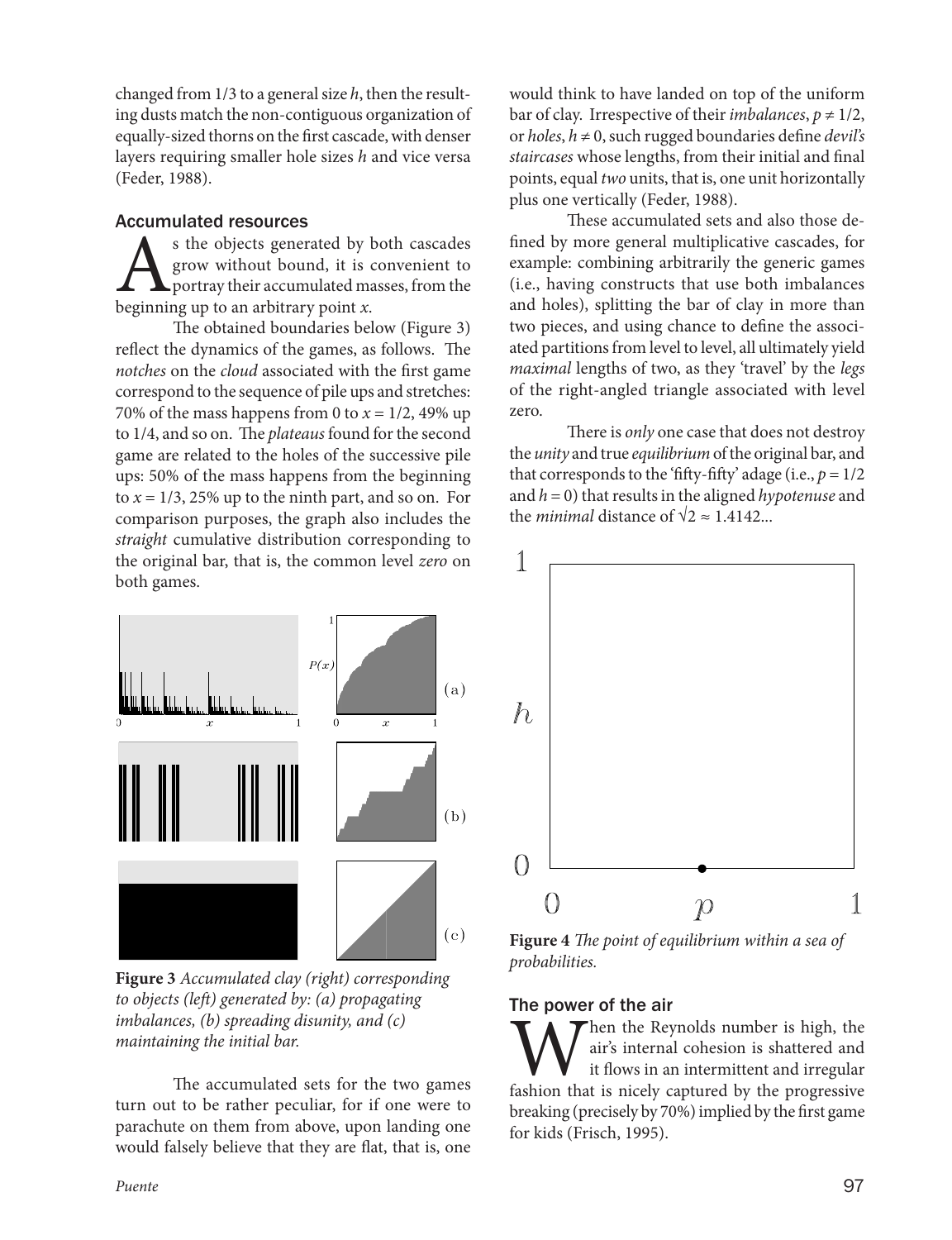As depicted below, one-dimensional observations of natural turbulence, and also for other turbulent flows gathered in the laboratory, are *universally* consistent with a multiplicative cascade of *eddies*, that divide precisely according to the proportions shown: the 'offspring' eddies have half the size of their 'parent' and they transport respectively 70 and 30% of their parent's energy (Screenivasan, 1991)[2].



**Figure 5** *A multiplicative cascade of eddies in fully developed turbulence.*

Although these results do not allow making predictions of this common condition, for the power of the air does not always use the 70% to the left but rather does it to both sides as guided by chance (Screenivasan, 1991), the process describes the formation, everywhere on earth of *violent* thorns and explains the ultimate fate of division in the eventual *dissipation* of all energy in the form of heat.

#### The games and the world of politics

s a simple repetitive cascade captures the<br>complexity of natural turbulence and as<br>have been found useful to represent other intricate complexity of natural turbulence and as various generalizations of the games herein have been found useful to represent other intricate geophysical processes, it is reasonable to employ such notions, certainly combining the games and adding randomness, in order to illustrate the possible pathways that give rise to the ample *turbulence* we experience in our modern world.

In this spirit, the simple cascade games may be used to describe the inherent dynamics of the systems that have governed the world, as follows. While the first generic game helps us visualize the proliferation of economic imbalances and the resulting distrust of competition in capitalistic societies, the second game allows us to sense the futility of totalitarian regimes whose stubborn trapping of dissenting voices into 'holes' utterly destroys unity.

Although these observations may appear to be 'too simplistic', the cascades also allow us to view the ultimate and historic consequences of the world's political and economic systems. On the one hand, the unexpected but predictable dissipation of communism due to its rather empty and false 'equality' and, on the other, the misery experienced by many in the world today and the further dangers posed by the *thorny* game of globalization.



**Figure 6** *Generic propagation of inequities and discriminations.*

In this regard, the first game offers a rather poignant warning against current policies by the 'civilized world', as the very object produced by such a divisive cascade after  $n = 20$  levels closely matches the distribution of wealth of the most powerful nation on earth, precisely when  $p = 70\%$ . In fact, simple calculations, using Pascal's triangle, reveal a close match for the wealth of the richest 5, 10, 20, and 40 percentiles in the *United States*, that is, in order, 59 (57), 71 (70), 84 (84), and 95% (95) of the resources, with the cascade values given in parenthesis[3].

Although the wealth of the richest 1% in 1998 is underestimated by such a cascade, 38% (30), the simple game help us imagine what would happen if imbalances persist, either as *n* or *p* increases, or both[4]. For even if current conditions are termed 'stable' and 'prosperous' by experts, it is easy to foresee an 'unhealthy' future[5]. For as kids everywhere know, and as the laws of physics assure us, the game of imbalances ends as the game of disunity does: with 'all biting the dust'.

# The games and our quest for peace

**C** learly, the simple ideas herein also apply to us as individuals, as the cascades reflect and encompass our ever changing attitudes. But the notions also provide a positive image, for they us as individuals, as the cascades reflect and encompass our ever changing attitudes. But allow us to contemplate the *balanced* state where we all may experience *friendship* and *peace*.

As may be appreciated, to break or to mend equilibrium is our ultimate decision. For we, as kids that we are, may choose to 'sail' the natural cascade in reverse, exchanging a selfish and turbulent spiral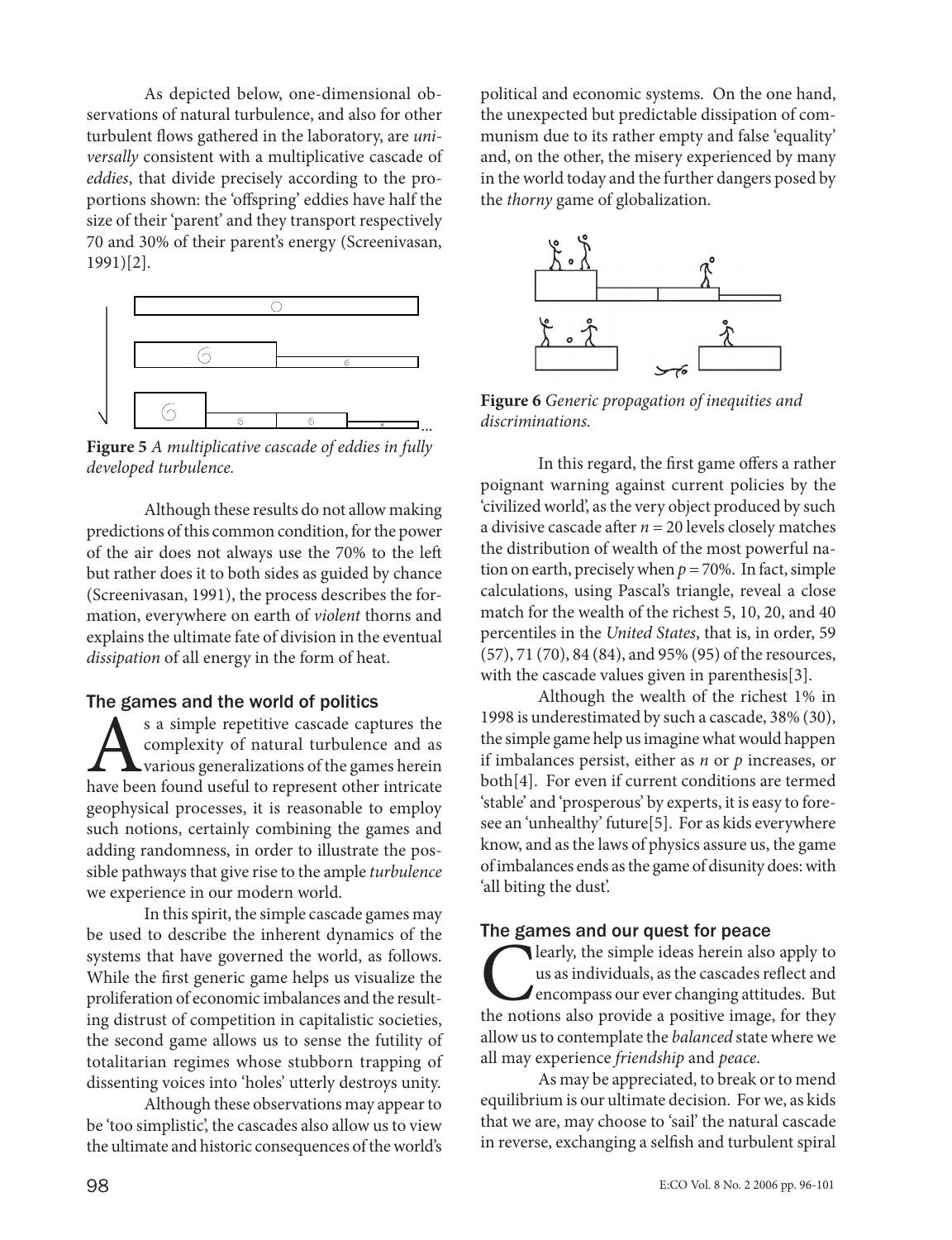$(r = e^{-\theta})$ , and the symbolic  $2/3 = 0.666...$  that may be read on any divisive game[6], by an outward and loving one ( $r = e^{+\theta}$ ) that dreams a just future in order to restore *unity*. For in a rather graphical fashion, both arithmetically and geometrically,  $1 = 0.999...$ , as may be appreciated when mountains are cut-down and valleys are filled-in on any (multifractal) object that gives rise to a devil's staircase.

As with the arrow of time we may basically engender two distinct behaviors: either the shortest path that maintains *equilibrium* or an evil stair that through fragmentation augments *entropy*, that is, either  $\sqrt{2}$  or 2, these observations remind us that it is wise to live life below the threshold[7]. For, it is thoughtful to augment our internal *cohesion* to repel the false lure of the superiority postures embedded in the pervasive cascades, which prevent us from truly standing together in solid and common high ground[8].



**Figure 7** *Multiplicative reparation of unity via integration.*

These universal concepts reiterate that it is up to each one of us to find and to spread peace, for we may choose to break equilibrium using either cascade or their combinations, irrespective of the nation's political system in which we reside. These images also reaffirm that our most desired state is intimately related to *rectitude*, *balance*, *forgiveness*, *friendship*, and *Love*, while its antithesis is associated to indifference, vengeance, hate (even against our enemies) and with any type of 'inequality' or 'discrimination' that produces distrust, emptiness, and ample loneliness.

For the common but anomalous states defined by our divisive traits are potently symbolized by the absurdity of 'walking over thorns', a feared condition that may not be escaped via hallucinogens or other worldly distractions, but by our daring to live in solidarity helping one another.

The evils we all face are, at the end, very similar. As our seemingly distinct 'power games' eventually yield ample dust and extreme separations

(infinite in size if not corrected), some based on our relentless desire for wealth leading to obvious disparities (the first game), that is, \$, which is the opposite of the desired integration, the slender letter S; and others caused by trying to impose a given life-style by force (the second game), these reflections point us to a *unique pathway*, to one condition truly worthy for all, to one improbable but feasible organization that dismisses hypocrisy and terror, to one just state that 'heals the wound' and respects all life, that is, to the one and only situation that allows us to find our common *root:* the plain and simple case symbolized by the precious and imperturbable hypotenuse,  $Y = X[9]$ .

## THE HYPOTENUSE (Carlos E. Puente)

*By the wisdom of science simply divides the air, to dissipate all its heat coding a subtle cascade.*

*Turbulence is selfish game for it scatters the whole, and its sequence is a frame for the options of the soul.*

Two options before us two pathways ahead, the one is the longest the other straight.

We journey directly or go by the legs, we follow intently or end up in pain.

By walking the flatness or hiking the spikes, we travel in lightness or take serious frights.

The incentive is unity and the call proportion, the key is forgiveness and the goal true notion.

In wandering wickedness there is never a fruit,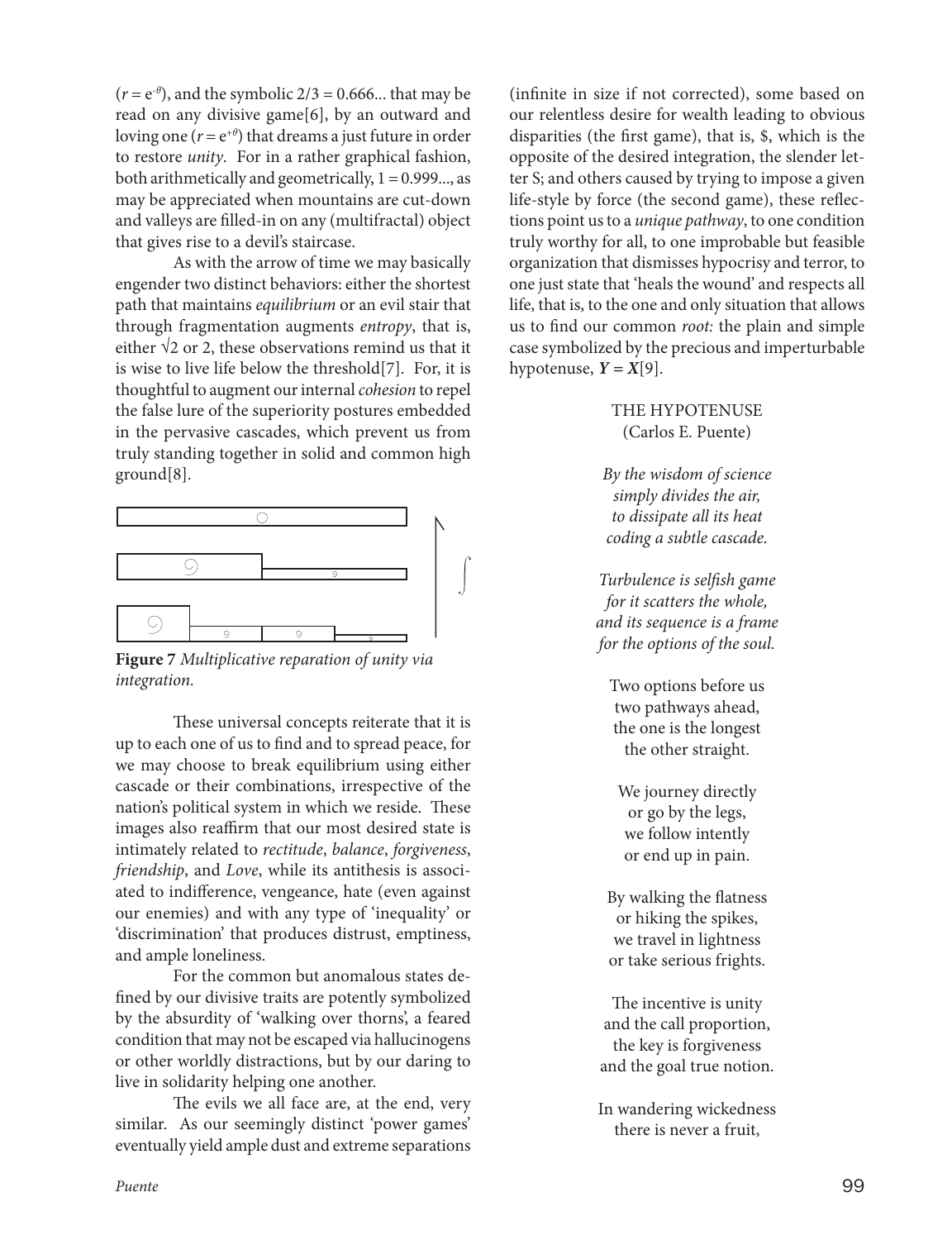but in ample humbleness one encounters the root.

**There is no excuse, let's practice fair game: it's by the hypotenuse or else by the legs.**

**There is no solution but walking straight: the spikes of disorder insinuate the way. (2)**

There is a best pathway: the palpably smooth.

## **It's by the hypotenuse and walking in truth.**

There is one solution, I tell you the truth.

## **It's by the hypotenuse and walking in truth.**

For any other pathway will lead us astray.

#### **It's by the hypotenuse, there is no other way.**

Oh listen, you brother, let's brighten the day.

## **It's by the hypotenuse, there is no other way.**

Otherwise, the devil shall pull by the legs.

## **It's by the hypotenuse or else by the legs.**

For such road is fractal: as long as it gets.

#### **It's by the hypotenuse or else by the legs.**

Let's end all disparities,

growing to the root.

## **It's by the hypotenuse, the one that yields fruit.**

Let's keep equilibrium, avoiding dark soot.

## **It's by the hypotenuse, the one that yields fruit.**

Oh listen, you sister, a counsel from science.

# **It's by the hypotenuse: the simplest design.**

I tell you integrating, don't leave it to chance.

**It's by the hypotenuse: the simplest design.**

**It's by the hypotenuse: the simplest design...**



# Acknowledgments

This work is dedicated to Silvio Rodríguez, a brother and a watchman who, dazzled by the light and despite the wind, has known how to sow, with "thousand littles of love," the reason for equilibrium.